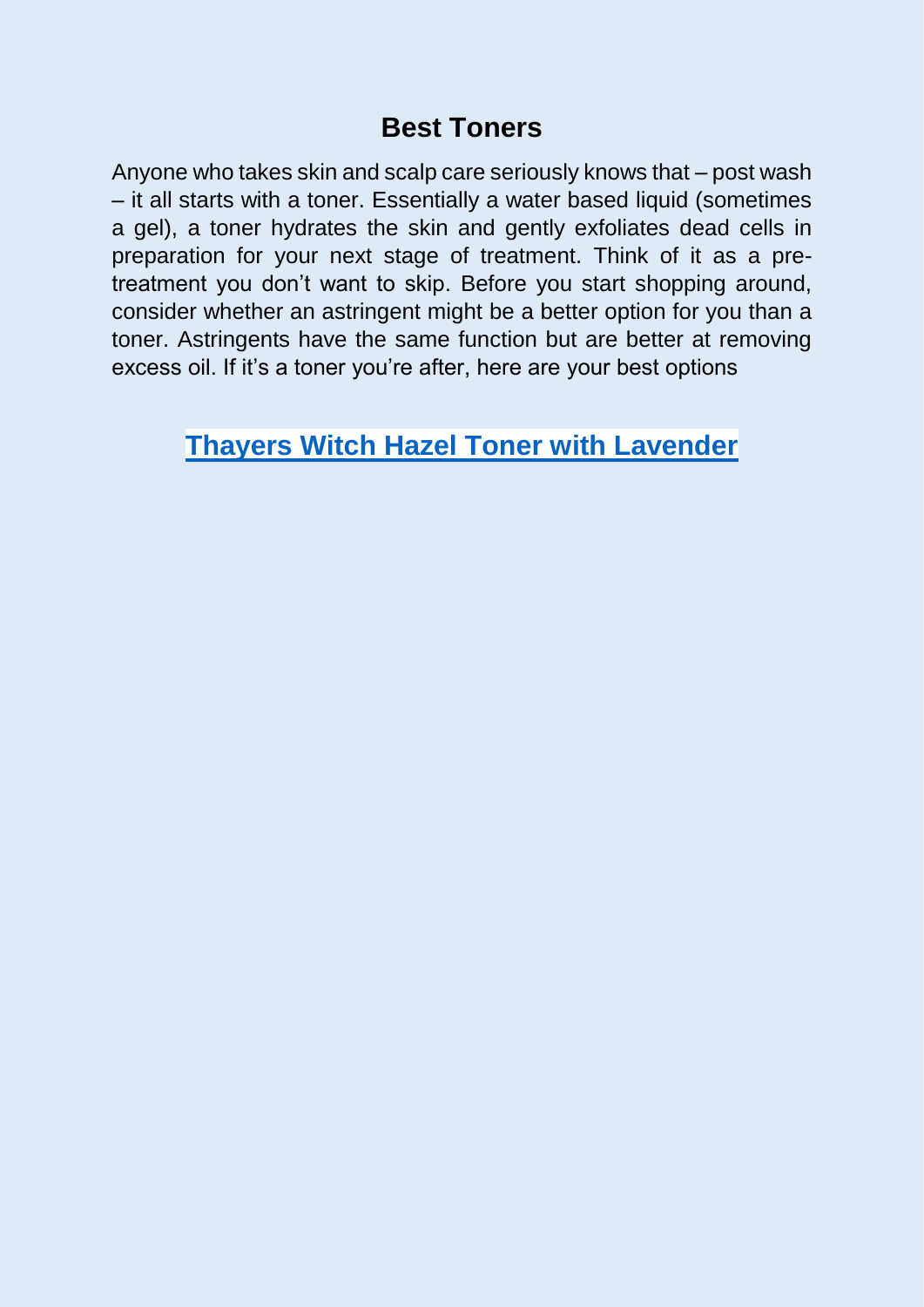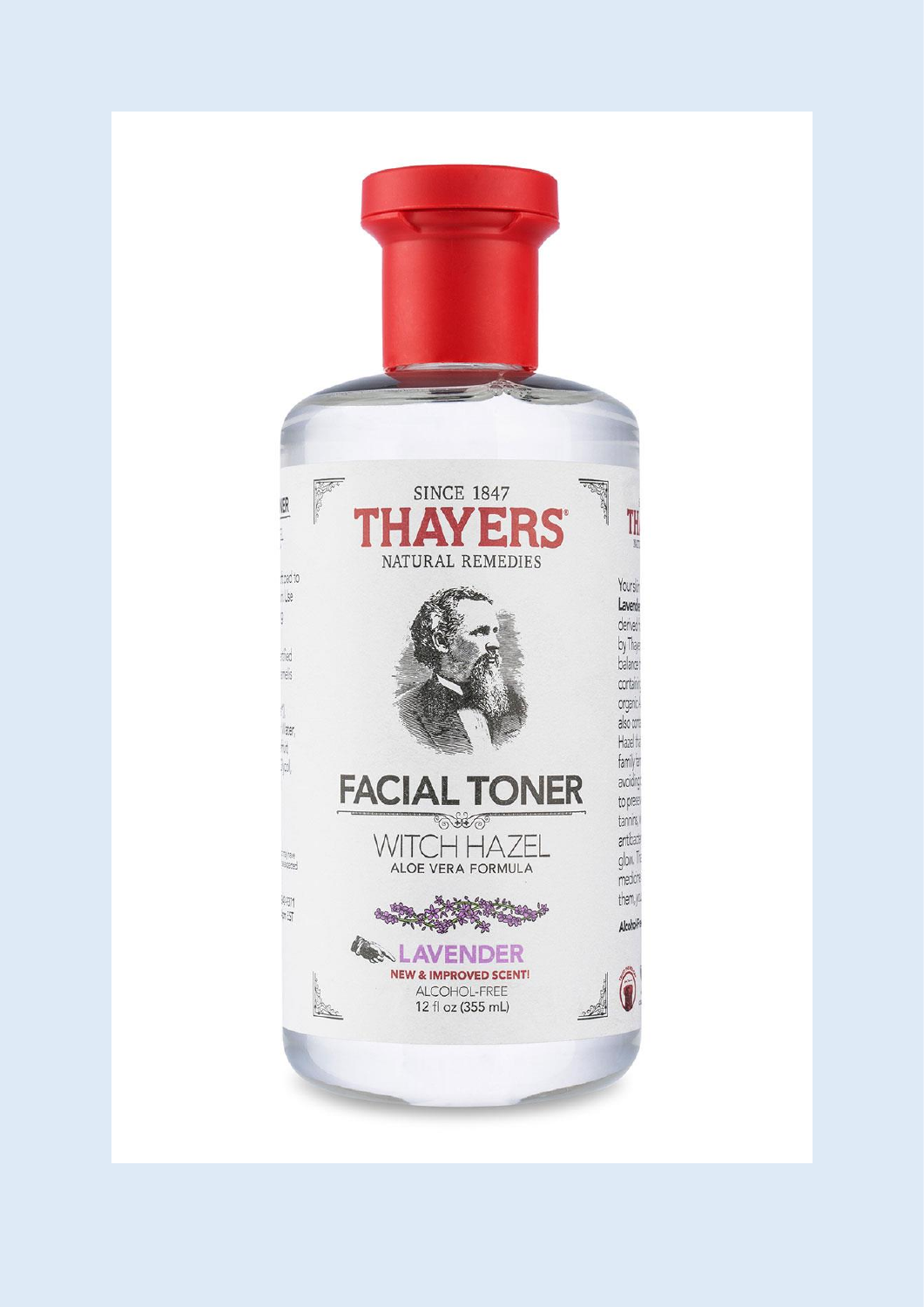Thayer's is a fantastic product that is in everyone's good books because of one ingredient that even pricier brands tend to include, but that Thayer's leave out: alcohol. Thayer's own star ingredient – great at cleaning and known to treat a variety of skin condition – is organic, non-distilled witch hazel. This toner also contains aloe vera and rose water, doing a wonderful job of toning your skin effectively and naturally, whilst balancing pH levels.

## **[The Body Shop Tea Tree Skin Clearing Mattifying](https://www.thebodyshop.com/en-gb/face/cleansers-toners/tea-tree-skin-clearing-mattifying-toner/p/p000521)  [Toner](https://www.thebodyshop.com/en-gb/face/cleansers-toners/tea-tree-skin-clearing-mattifying-toner/p/p000521)**